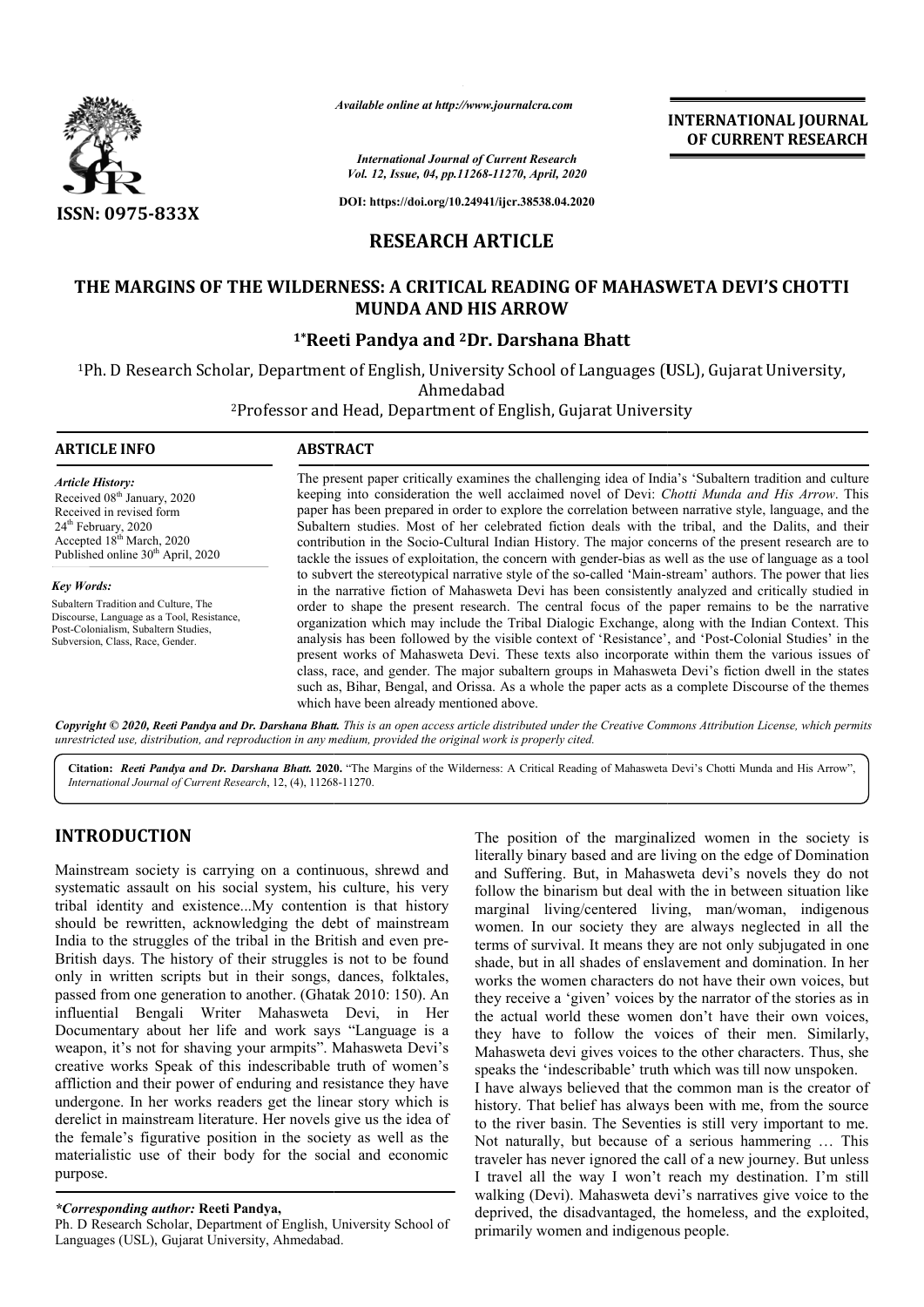The characters in her novels eventually acquire the voices. they are representatives of the resistant, the rebellious, and the other. As she had a long involvement as an activist for tribal welfare, the characters and settings of her novels and short stories have that backdrop. Now coming to the Language in Mahasweta Devi's fiction which enhances confrontation through a mix of registers-a blend of tribal and folk dialects, Bengali of the urban middle class, the Bengali of officialdomcreating a kind of dialectic that sometimes seems to be lost in translation. Mahasweta devi's language is probably very difficult to be translated, because she writes in a mixture of tribal and folk dialects, adding few components of urban Bengali. The issue of class exploitation, the concern with ecology, environmental degradation, and the focus on gender are the major concern in Mahasweta Devi's novels on tribes. Her distinctive narrative style which challenges the conventions of both the creation and reception of prose fiction is the reason for quality and power of her fiction. The present research majorly focuses on the way Mahasweta devi addresses the issue of tribal history and identify through a thematic focus and a narrative organization that places the tribal in dialogic connection with other, more powerful groups in Indian society. Her fictional works have been mostly read as texts that seek to inscribe subaltern history and of representing subaltern exploitation on the bases of caste, tribe, class and gender in the context of colonial and postcolonial Indian nation. She has mainly focused on the lives of these subaltern groups in the states of West Bengal, Bihar and Orissa.

In some of her works she has keenly portrayed the haunting experiences of Dalit women, the difficulties of their survival. She has exposed the dark face of our so-called civilized society through a narration of the unheard and untold sufferings of a tribal woman throughout her life. It is significant to mention here that she has spent many years campaigning for the rights of the Dalit and the Tribal. Mahasweta Devi, a writer with a social awareness, always addresses the issues of exploitation and marginalization that exist in the class and caste system. Her works reflect of the complexities of oppression, and the crisscross of multiple class hierarchies, caste and gender. This chapter on class and caste oppression discusses the Mahasweta Devi's attempt to describe the history of caste and class and the factors leading to oppression and discrimination. The series of tragic and inhuman forms of exploitation highlighted by Devi reveals the grassroots reality of India with its class and caste problems. Mahasweta Devi herself confessed once that "*Chotti* is my best beloved book." It is evident in the present discussion that *Chottimunda and His Arrow* is a piece of authentic document in the shape and form of chronicles that replicates the history of a small village named Chotanagarpur. The tribal culture is a form of marginal cultures, which has its own wilderness, its own story of pain and sufferings to be told. What is interesting about Mahasweta Devi"s approach to caste and class oppression is that she sketches her oppressed characters in such way that she reveals the history of their oppression and their reduction to subaltern individuals. The subaltern is one who is subject to economic and cultural dominance of the ruling class. "Subaltern"- a term introduced by the Italian Marxist thinker Antonio Gramsci includes peasants, women, labourers, Dalits and others. The novel which has been considered here for the discussion unfolds the saga of a legendry tribal leader named Birsa Munda, his struggles against the mainstream society, the culture, and the British. The novel presents an eye-opening narrative that unveils the violating hegemonic structures of Indian history.

I find that Birsa's uprising did not die with Birsa. And so, through the figure of Dhani, I wanted to say that there had to be a magic arrow, not magic in the narrow sense, but an arrow that Dhani Munda wants to hand over. This arrow is a symbol for the person who will carry on that continuity. Chotti is an emblem of that. (Devi).The term denotes a range of political subjectivities that are dominated by the hegemonic structures of society and ways in which the socially dominant seek to maintain power over those without it and deny subordinated groups the opportunity to participate in structures of power. According to Ranajit Guha the term denoting the deprived and marginalized category of people is "the general attribute of subordination in South Asian society whether this is expressed in terms of class, age, gender and office or in any other way" (Guha vii). The feminist and political philosopher, Iris Marion Young views the distinct categories of oppression existing in society as follows exploitation, marginalization, powerlessness, cultural imperialism, and violence. Young's framework of oppression is useful to understand Mahasweta Devi's approach to caste and class oppression. Marx segregated history into three epochs –that of slavery, feudalism and capitalism- based on the way class was structured in societies. Class-divided societies were defined by relations of exploitation and of domination and subordination, operated through the dominant structures of society and the state. Social classes can thus be defined as:

those distinct social formations made up of groups of people who have a similar relationship to the means of production in society and, as a result, a common social and cultural position within an unequal system of property ownership, power and material rewards (Hartley 39). Modern day postcolonial theorists employ the term "subaltern classes" to point out to those social groups who are subjected to the dominance of the governing higher classes in a society or nation. The term "subaltern", first was employed by the Italian political thinker Antonio Gramsci (1891-1937), was a military metaphor which meant "of inferior rank" (Ashcroft). It has become well-known in academic and non-academic discipline with the rewriting of both colonial and nationalist histories of postcolonial nations from the point of view of the subaltern classes by the "Subaltern Studies" group of historiographers from South Asia, particularly India. Mahasweta Devi's works have been read by such postcolonial critics as attempted to redefine the suppressed histories of the subaltern classes of India into the grand narratives of Indian history. But as critics like Gayatri Spivak denotes, the category of class is not a monotonous and self-governed entity in a country like India. The subaltern classes in India are developed by numerous and varied groups of people marked by differences of race or tribe, caste, region and gender. Therefore, any argument of class-related issues inculcates the particular intersections of these categories within its background. Mahasweta's fiction and literature which deal with the tribal subject articulated in the particular inculcation of the category of tribe with the larger picture of classexploitation in colonial and postcolonial India. Although it tends to be an absolute reality that her works have achieved wide critical achievement under the label of "subaltern" literature, Mahasweta herself does not connect much significance to the term itself. But she emphatically reiterates her commitment to "the other side of the people" by which she means the poor, exploited and marginalized classes of men, women and children of India primarily including the "lower" castes and the so called "untouchables", tribal, and the peasants and laborers who constitute the rural and urban poor.